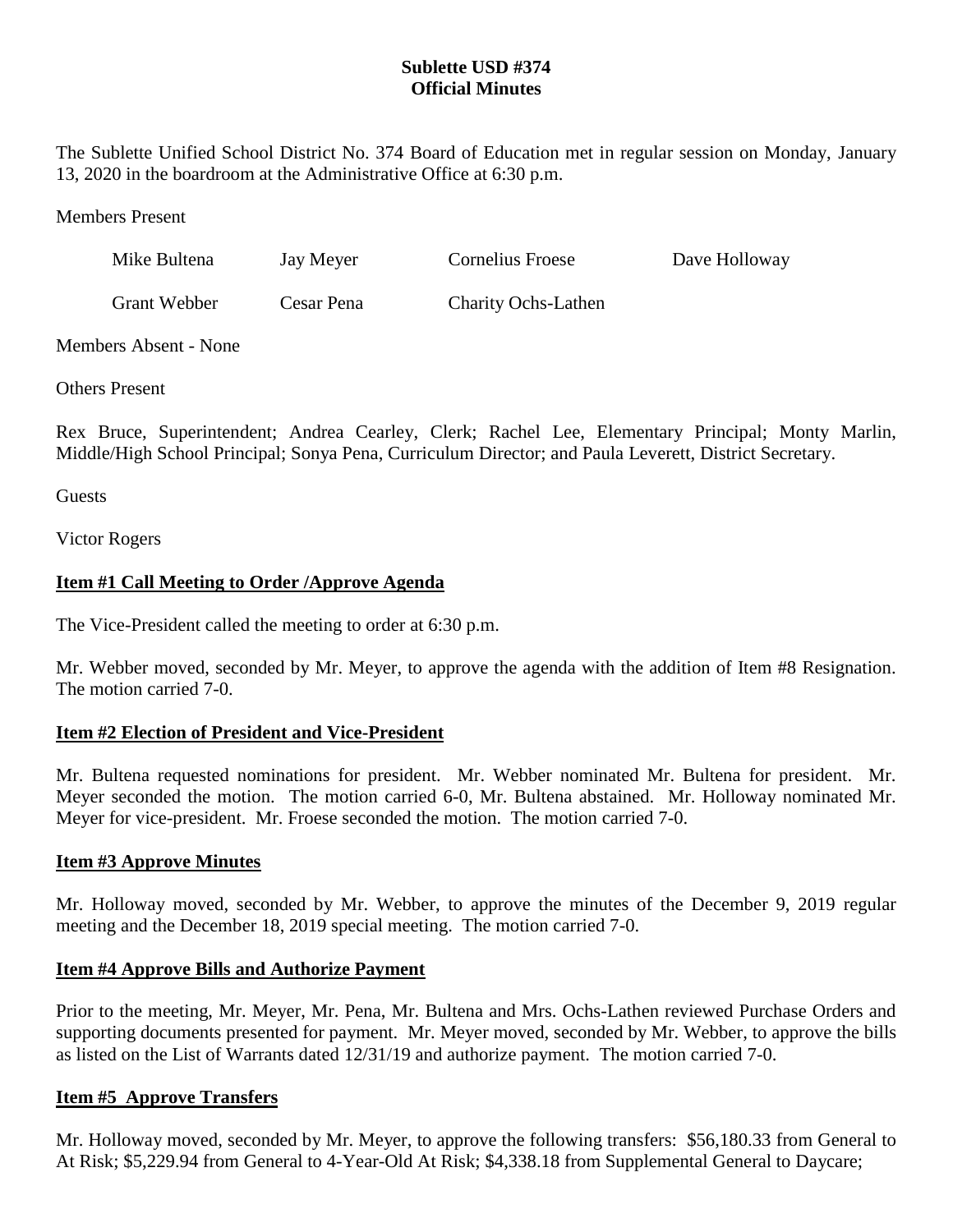Board Minutes Page 2 January 13, 2020

\$13,653.12 from General to Bilingual; \$3,192.79 from General to Food Service; \$196.16 from General to Professional Development; \$62,163.96 from General to Special Education; and \$1,337.49 from General to Vocational Fund. The motion carried 7-0.

### **PUBLIC FORUM**

There was no public forum.

### **Reports**

### Curriculum

Mrs. Pena reported that the K-6 Health standards are done, and they are still working on the 6-12 Health standards. They are also still working on the new Science curriculum. The LINK In-Service which we are hosting will be held on Mon., January 20<sup>th</sup> at the high school. She reported the LINK grant money was to be all spent by the end of December, but they still have some to spend. The interim assessments are finished. She is planning to attend the Curriculum Leaders meeting this Friday. The elementary has introduced a new program called Sanford Harmony which promotes social/emotional learning and helps meet their standards. Mrs. Pena was very appreciative to the board for the professional development days which have been worked into the calendar as it has helped them accomplish a lot of work.

# Principals

Mr. Marlin announced that SWKMEA have chosen Mrs. Paula Leverett as the Middle School Music Teacher of the Year and congratulated her on this award. Three high school students, Elizabeth Horinek, Mariana Lower and Ashley Parra have qualified for the State Honor Choir. Ellie Bultena will represent SHS at the State Honor Band in Salina. The middle school Spelling Bee winners, Dylan Nightengale, MKeegan Hoeffner and Isai Franco will go to the Haskell County Spelling Bee the first part of February.

Mrs. Lee reported the elementary Spelling Bee winners were Landry Fitzgerald, Andrew Reimer and Brad Wright. The conservation poster winners were announced. The elementary Science Fair will be January 30<sup>th</sup> and the  $5<sup>th</sup>$ ,  $6<sup>th</sup>$ ,  $7<sup>th</sup>$  and  $8<sup>th</sup>$  grade Math Contest will be January  $29<sup>th</sup>$  at Meade. Mrs. Lee was happy to get two water filter systems installed at the elementary from the Cooper/Clark Grant. She reported they are getting a lot of use already as they are doing away with the afternoon snack milk.

### Activities Director

Mr. Carter was attending basketball practice. Mr. Marlin reported middle school League basketball tournament will be coming up soon; HS Scholar's Bowl home meet will be this Saturday, Jan. 18<sup>th</sup>; and the HS League basketball tournament will begin January 20<sup>th</sup>.

### SWPRSC/HPEC

Mr. Meyer reported on the SWPRSC Board meeting. Mr. Bultena was not able to attend the HPEC meeting.